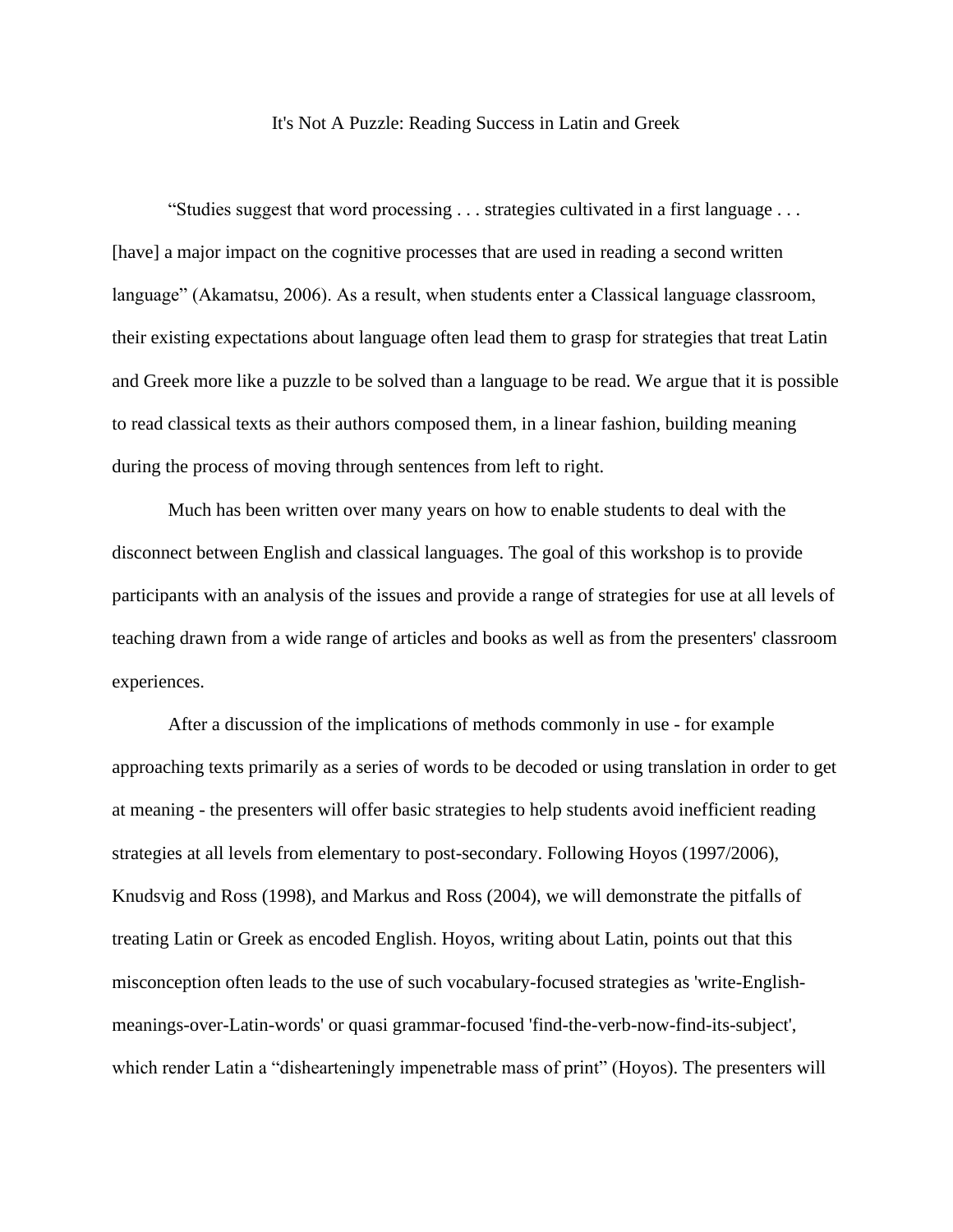show how teachers can guide students in reading text as it was written, with appreciation of how authors structured their texts.

Participants will discuss problems of teaching reading as merely decoding, evaluate their own reading instruction practices, and learn and practice 3-5 specific strategies to guide their students' (and themselves) in reading in a linear fashion. They will have an opportunity to experiment with the strategies outlined, to read passages of different levels of difficulty, and to consider the problems their students might encounter with these texts.

Examples will primarily address Latin, but presenters will have examples prepared in Greek if participants would like us to present these as well. Participants will receive links to the articles mentioned in the abstract as well as to the following:

## Bibliography

Rebecca Boyd, Students' bottom-up and top-down strategies for reading Latin literature and the impact of cross-linguistic influence, *Journal of Latin Linguistics* 2018; 17(2): 301-332

A. K. Gavrilov, Techniques of Reading in Classical Antiquity, *The Classical Quarterly*, 1997, Vol. 47, No. 1 (1997, pp. 56-73

Gerda Seligson and Glenn Knudsvig, On Reading Latin, *The Classical Outlook*, January 1974, Vol. 51, No. 5 (January, 1974) pp. 52-55

W. G. Hale, The Art of Reading Latin - How to Teach It, Gin & Co, Boston, 1887 (Google book) Richard Hamilton, Reading Latin, *The Classical Journal*, Dec. 1991-Jan. 1992, Vol. 87, No 2. pp. 165-174